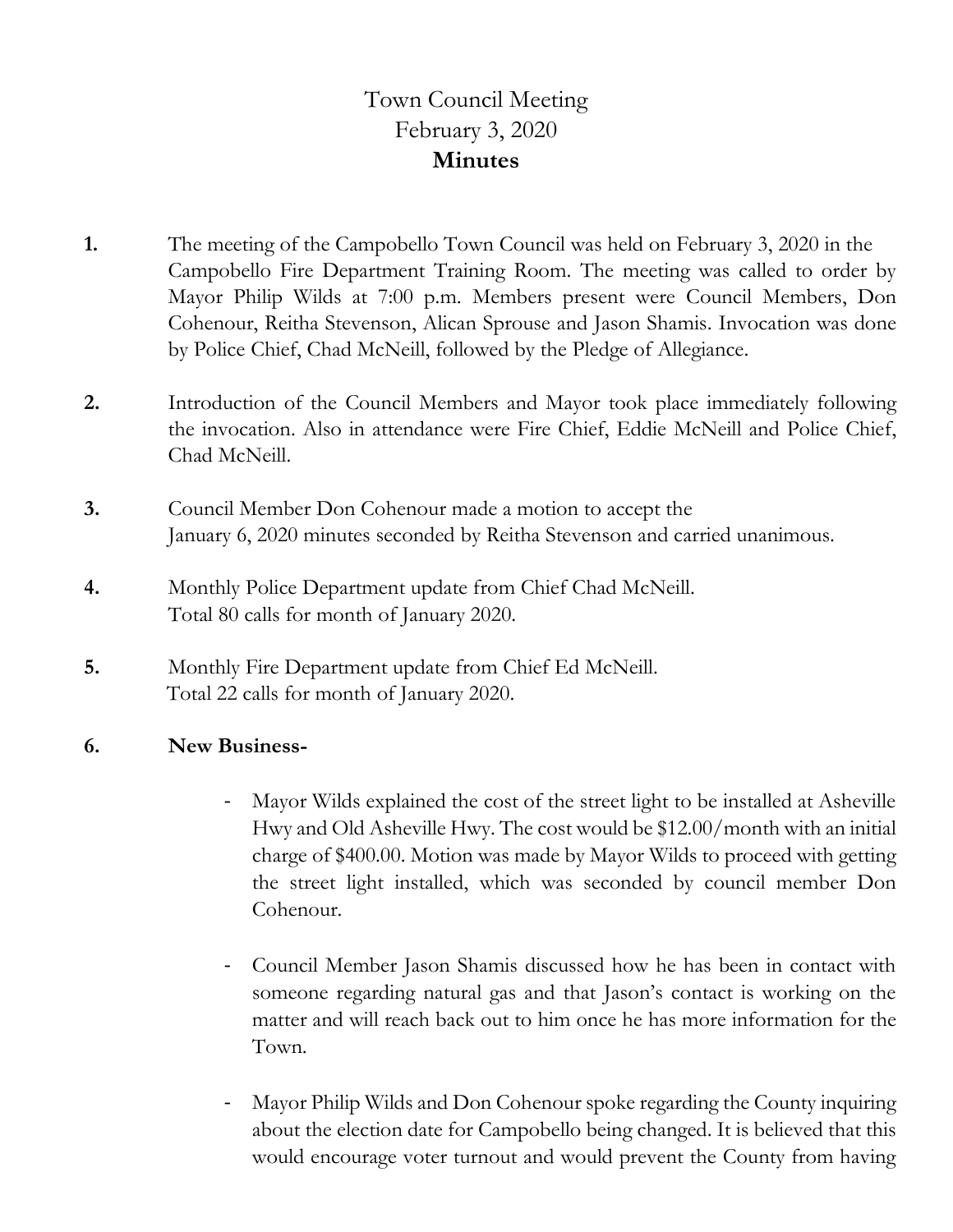to staff election workers both in June and November. Jason Shamis made a motion for an amendment of the Town's Ordinance of the Election date from June to the first Tuesday after the First Monday in November. The motion was seconded by Reitha Stevenson and carried unanimous.

- With regards to a new attorney, it was brought everyone's attention that Attorney, Amy Snyder of Clawson & Staubes, LLC, has been highly recommended by the Municipal Association. Mayor Wilds requested that council member Don Cohenour follow up with Attorney Snyder to find out how to retain her legal services for the town.
- With regards to a CPA firm, Mayor Wilds informed everyone that a meeting had been set up for he and the Town Clerk to meet with Elliott & Painter, LLP on February 4<sup>th</sup>.
- A second reading of the amendment to the trash Ordinance 10.306 was read aloud by council member Reitha Steveson. Motion was made by council member Jason Shamis to accept the second reading of the amendment, which was seconded by council member Don Cohenour and carried unanimous.
- Bill Metcalf, Jimmy Littlefield and Jeff Rodgers spoke on behalf of Campobello First Baptist as to seeking the Town's help in their quest to hold a Pumpkin Festival in October to raise money for their church's renovation project. It was asked that help be provided in the areas of security, street closures, power provided to vendors and the possibility of needing liability coverage if the town does not already have that in place for all day festivals. Mayor Wilds asked that the Ordinance for festivals be provided to the council members and that church's request would be taken into consideration and voted on at the next council meeting.
- Council Member Jason Shamis spoke regarding Planning & Zoning of Campobello. It was mentioned that a change in how building permits are issued should be considered and that council should be able to review all building permits before they are issued. Also, that a committee for both planning and zoning should be assembled. Fire Chief Eddie McNeill mentioned that a Board of Appeals would possibly need to be formed in the event a building permit is turned down. Motion was made by Mayor Wilds for the town's Ordinance regarding planning and zoning to be brought to the next council meeting. The motion was seconded by council member Jason Shamis.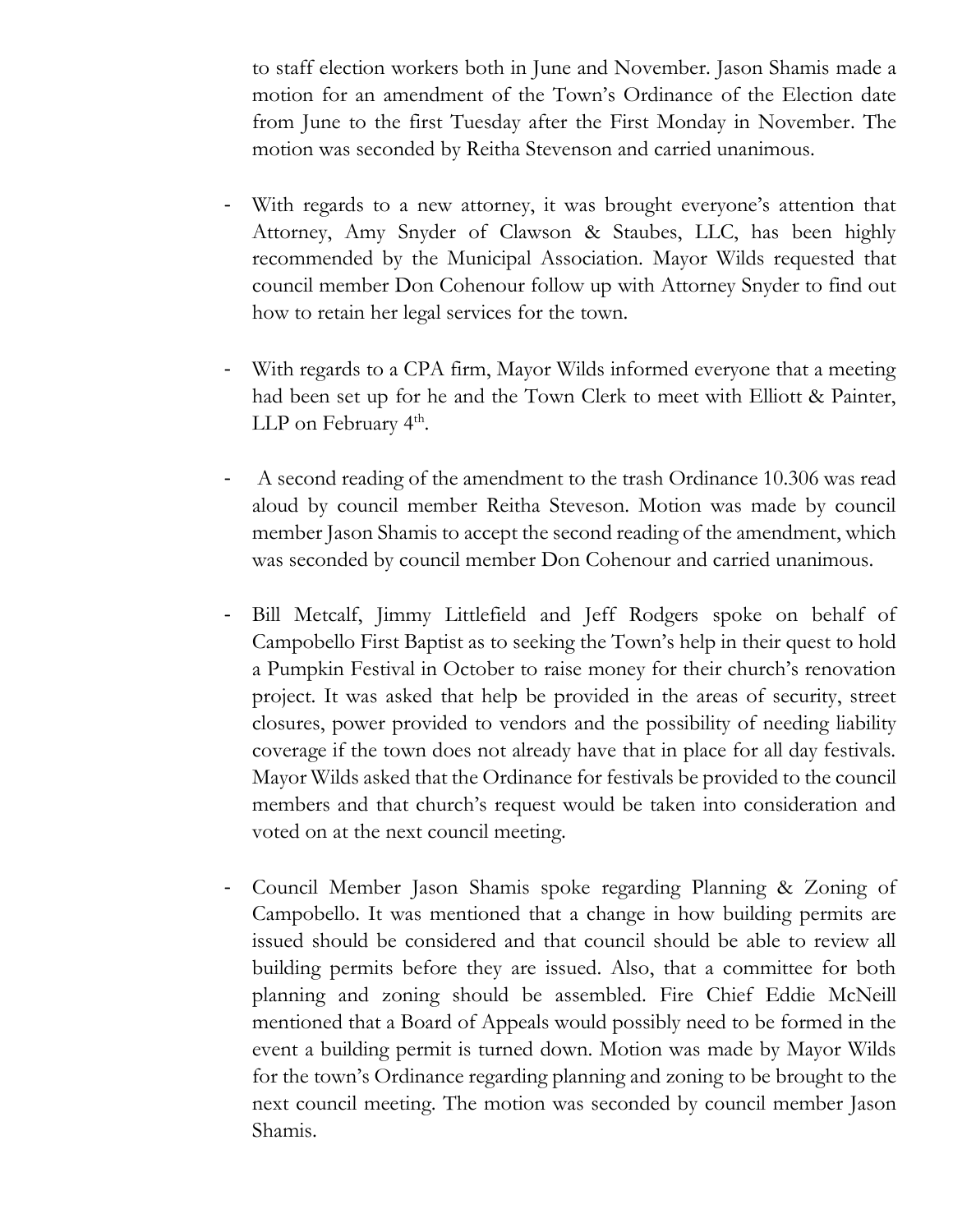- The properties on Smith Street and Park Street, which are owned by the Town of Campobello, was brought up as to whether it could be used for the building of a new Town Hall and Police Department. It was mentioned that if property owned by some NC residents which is beside the Town's portion of property could be bought, then the house could be torn down making a more stable area for the Town Hall to be built. The other acres on Smith Street have a deep gully that runs through the middle of it and, therefore, could pose a problem with being used. Mayor Wilds requested that Fire Chief Eddie McNeill begin the process to condemn the house own by the NC residents, as it is in deplorable condition.
- Mayor Wilds spoke regarding the Police Department's need in either repairing two older police cars or buying one new Tahoe. Police Chief Chad McNeill elaborated on the fact that Dodge is not making any police cars due to trouble with the motors. Therefore, the only other options are the Ford Explorer, Chevy Tahoe and Chevy Truck. It was said that the Tahoe is the preferred choice due to its room and accessibility. The Explorer continues to have carbon monoxide issues. He also mentioned that the repairing of the two disabled police cars would cost more than what the cars are valued. Mayor Wilds indicated that one of the older police cars could be sold and the funds applied to a new vehicle. Motion was made by Mayor Wilds to allow Chief McNeill to buy a new Tahoe, which was seconded by council member Alician Sprouse.
- Council member Alician Sprouse expressed her desire to have a Family Fun Day on April 18, 2020 at Gosnell Park. The event would involve food trucks, activities and games. Mayor Wilds suggested putting together a working committee to help and including the Ladies' Auxiliary group.
- The second reading of the Election Ordinance 2.318 was read by council member Don Cohenour. Motion was made by council member Reitha Stevenson to accept the second reading of the amendment, which was seconded by council member Alician Sprouse and carried unanimous.

## **7. Old Business-**

None.